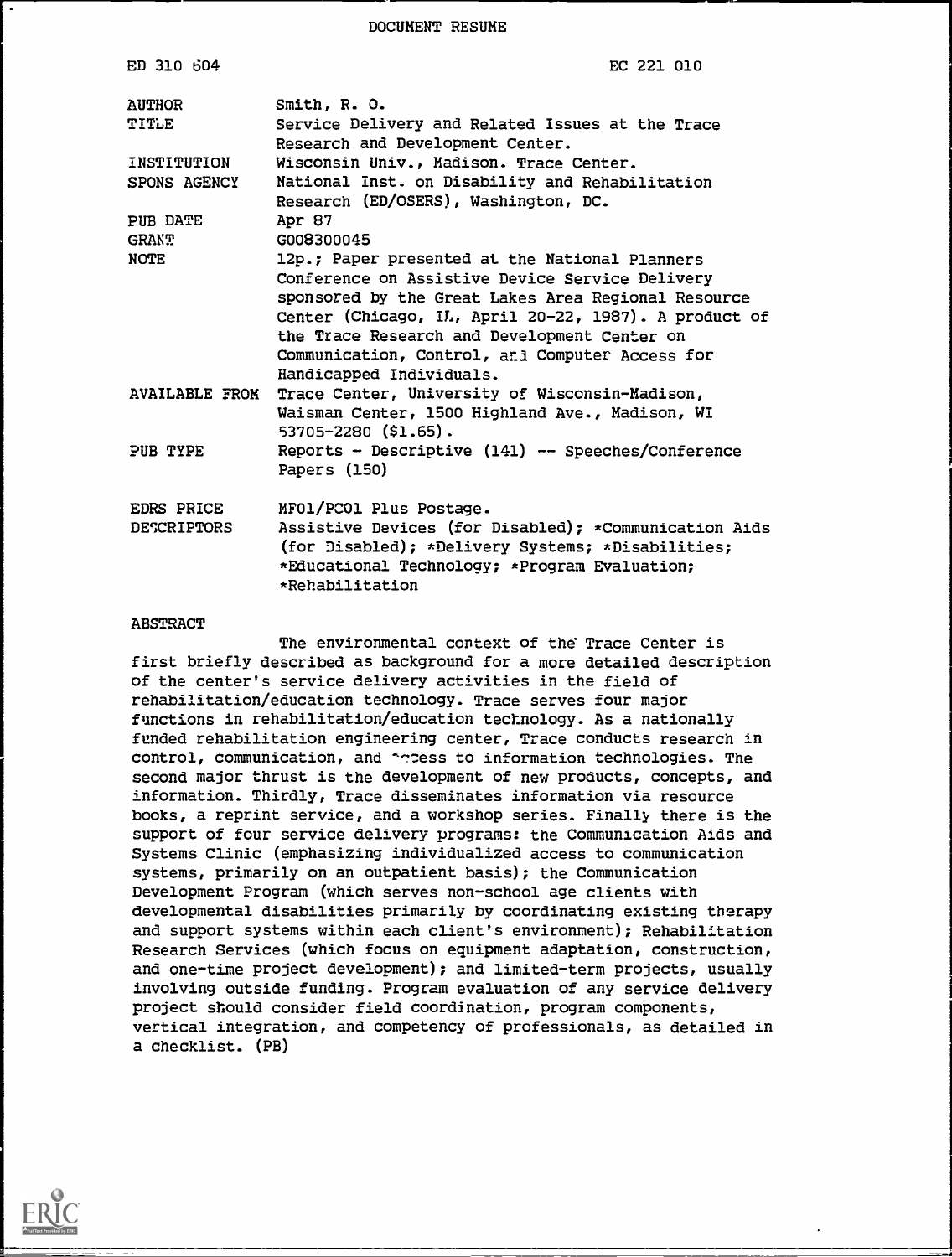| <b>U.S. OEPARTMENT OF EDUCATION</b><br>Office of Educational Research and Improvement |  |
|---------------------------------------------------------------------------------------|--|
| <b>EDUCATIONAL RESOURCES INFORMATION</b><br>CENTER (ER'C)                             |  |
| O This document has have                                                              |  |

CENTER (ER'C)<br>
C This document has been reproduced as<br>
received from the person or organization<br>
onginating it

L' Minor changes have been made to improve<br>reproduction quality

Points of view or opinions stated in this docu-<br>ment : do .not. necessarily .represent. official<br>OERI position or policy

21010

### SERVICE DELIVERY AND RELATED ISSUES AT THE TRACE RESEARCH AND DEVELOPMENT CENTER

Smith, R.O.

1987

Presented at the National Planners Conference on Assistive Device Service Delivery sponsored by the Great Lakes Area Regional Resource Center, Chicago, IL, April 20-22, 1987.



Trace Research and Development Center on Communication, Control, and Computer Access for Handicapped Individuals University of Wisconsin-Madison

Waisman Center/I500 highland Avenue Madison, Wisconsin 53705-2280 (608)262-6966 TDD: (608)263-5408

|  | BEST COPY AVAILABLE |
|--|---------------------|
|--|---------------------|

MATERIAL HAC BEEN, GRANTED BY <u>) بارغدار</u>

"PERMISSION TO REPRODUCE THIS

111111WEINIMI

Service<br>Service

TO THE EDUCATIONAL RESOURCES INFORMATION\_CENTER (ERICL)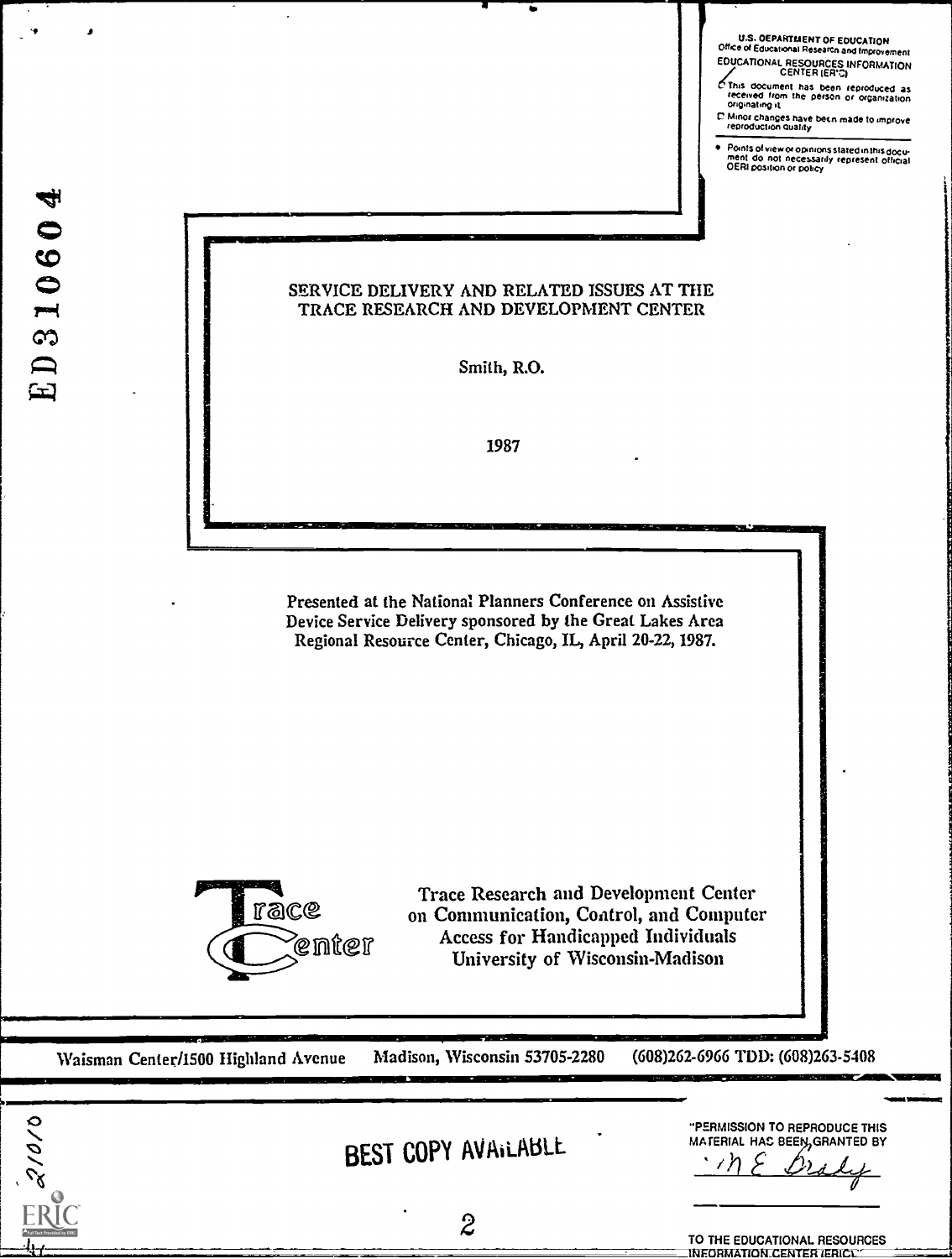# SERVICE DELIVERY AND RELATED ISSUES AT THE TRACE RESEARCH AND DEVELOPMENT CENTER

## PRESENTER: Roger 0. Smith Trace R&D Center University of Wisconsin-Madison

# THE TECHNOLOGY ENVIRONMENTAL CONTEXT

To fully understand the service delivery operation of the Trace Research and Development Center, it is necessary to briefly describe the overall environmental context in which the Trace Center<br>fits. It turns out that, in the field of rehabilitation/education technology, there are eight major categories that describe program activities. Four of these are service delivery activities. The other four are not specifically service delivery functions, but are vital to effective service delivery programs.

Evaluation and selection of equipment is one of the key service delivery activities. This is a typical procedure for obtaining equipment in all of our daily lives. If we fail, however, to ascertain our needs correctly and consequently purchase the wrong piece of equipment, it may simply be an inconvenience. If, on the other hand, a child with a disability is given the wrong typewriter, or is set up with an inappropriate communication board, it can result in the profound under-utilization of the child's talents, or extreme overtaxing of the child's abilities. If the equipment is not flexible enough to meet demands, the individual will only be working up to 20% of potential. If, on the other hand, the particular device is designed to function well above the individual's capabilities, the system only aggravates a frustrating experience. We see these situations in our affiliated clinics too often, and the result is usually that the device or system ends up in somebody's closet.

Once a particular device or system has been matched to an individual and his/her particular disabilities, availability of equipment becomes a major service delivery activity. This is where we rely on the distribution activities of any service delivery system. Historically, many rehabilitation and educational technological devices have been invented, developed, and researched in the laboratory, then only presented in some esoteric technology conference. Thus, they are never marketed and never become available to those who need them. Distribution systems are vital to adequate service delivery.

Assuming that the particular device or system is adequately distributed, implementation or using the device or system is the next critical service delivery activity. Successful implementation of any technology relies on adequate training. Any device is totally worthless without the user being able to apply it within functional situations. Thus, the ultimate training needs to be provided directly to the user of the device or system. In most rehabilitation and educational settings, however, this also requires training of the service delivery professionals, to be trainers. A service delivery system without this dual training activity will likely be ineffective.

Assuming that the service delivery program evaluates individuals well, selects the appropriate pieces of equipment, assures that the equipment is distributed, and provides a system for training



87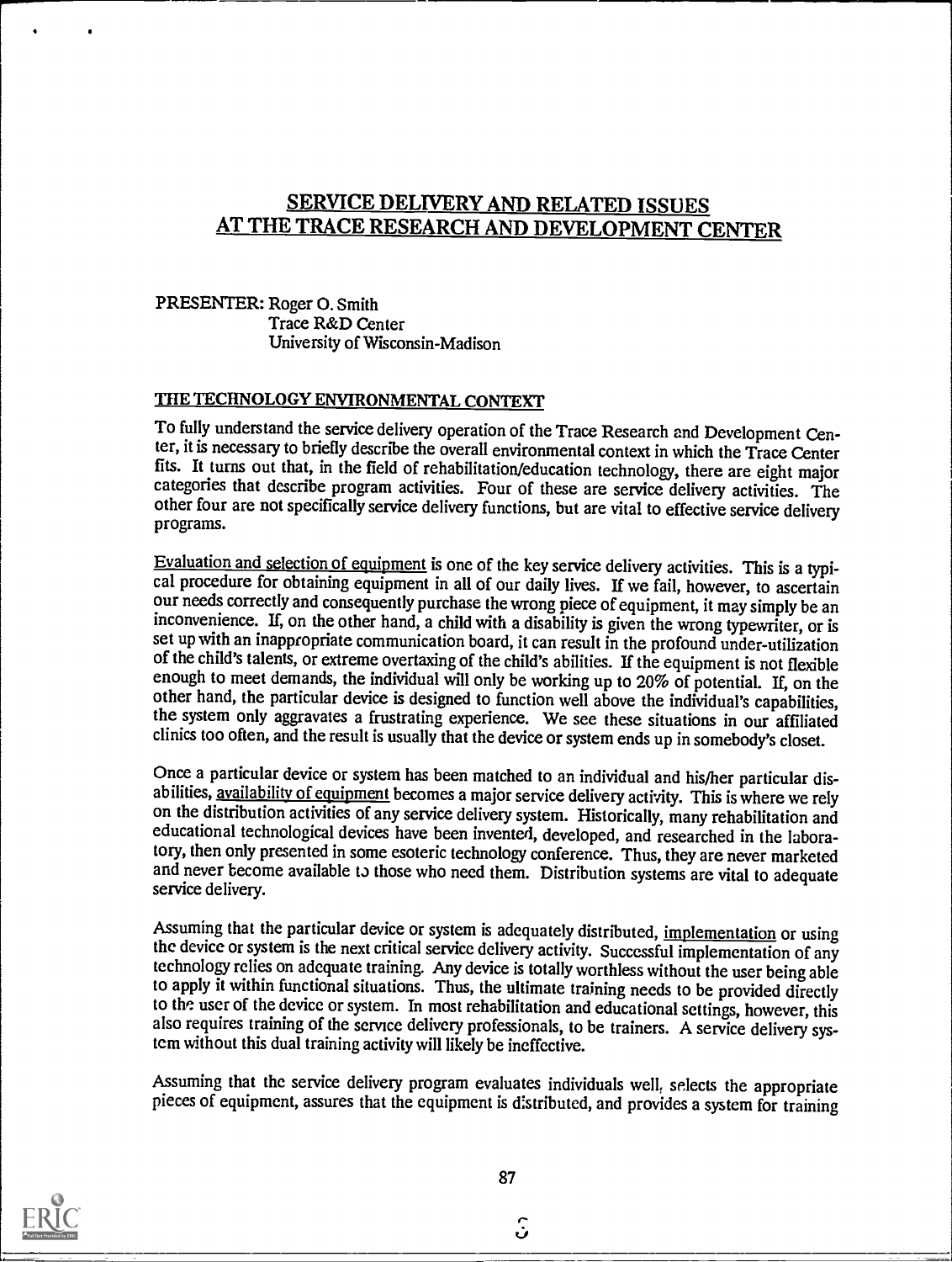the professionals and users, one major activity is still required to prevent a service delivery system from degenerating into a useless program.

This last activity is the <u>reevaluation, monitoring, and revision</u> of any system or device. At the Trace R&D Center, we know of no communication aids or systems that are self-perpetuating. Every one of the pieces of equipm tions, such as a child in a testing environment and not the natural communication setting.

When the four service delivery activities, described above, are all integrated, they can result in an effective program. In the "macro" service delivery picture, however, their real success is dependent on four other affil manufacturing is dependent on a more fundamental activity: research and development. This is the second affiliated service delivery activity. Prior to the manufacture of any system, that system must be developed and tested. Third, service delivery is also dependent on activities which include education, information, resources, and referral. All devices and systems rely on professionals, parents and individual use the field provides the substantiation of the methodologies we use within service delivery.

It can be seen that, in the short term, however, service delivery programs must realize their de- pendence on manufacturers, distributors, developers, researchers and educatots. Understanding this context of the technology environment describes the rationale for the Trace Center pro-

#### SERVICE DELIVERY ISSUES

Four primary service delivery issues can be categorized:

### Issue 1: Field Coordination Needs

The first issue relates to the previously described four service delivery activities, and the four related functions. The issue emerges from the critical reliance service delivery has on the four related activities. Any successful service delivery program must interact and coordinate with the other functions to be an effective long-term program.

A key coordination issue that program administrators frequently forget is the <u>imperative nature</u> of continuing education. In the area of rehabilitation/education technology application, the field is changing rapidly, and without ongoing education, a service delivery program will very quickly be using outdated approaches, devices and systems.

Second, the administrative commitment to providing feedback to the research and development centers is critical. The R&D centers are dependent on those who are applying the technology for ongoing suggestions regarding the overall directions of research and development, specific modi-<br>fications, adaptations, and other R&D needs.

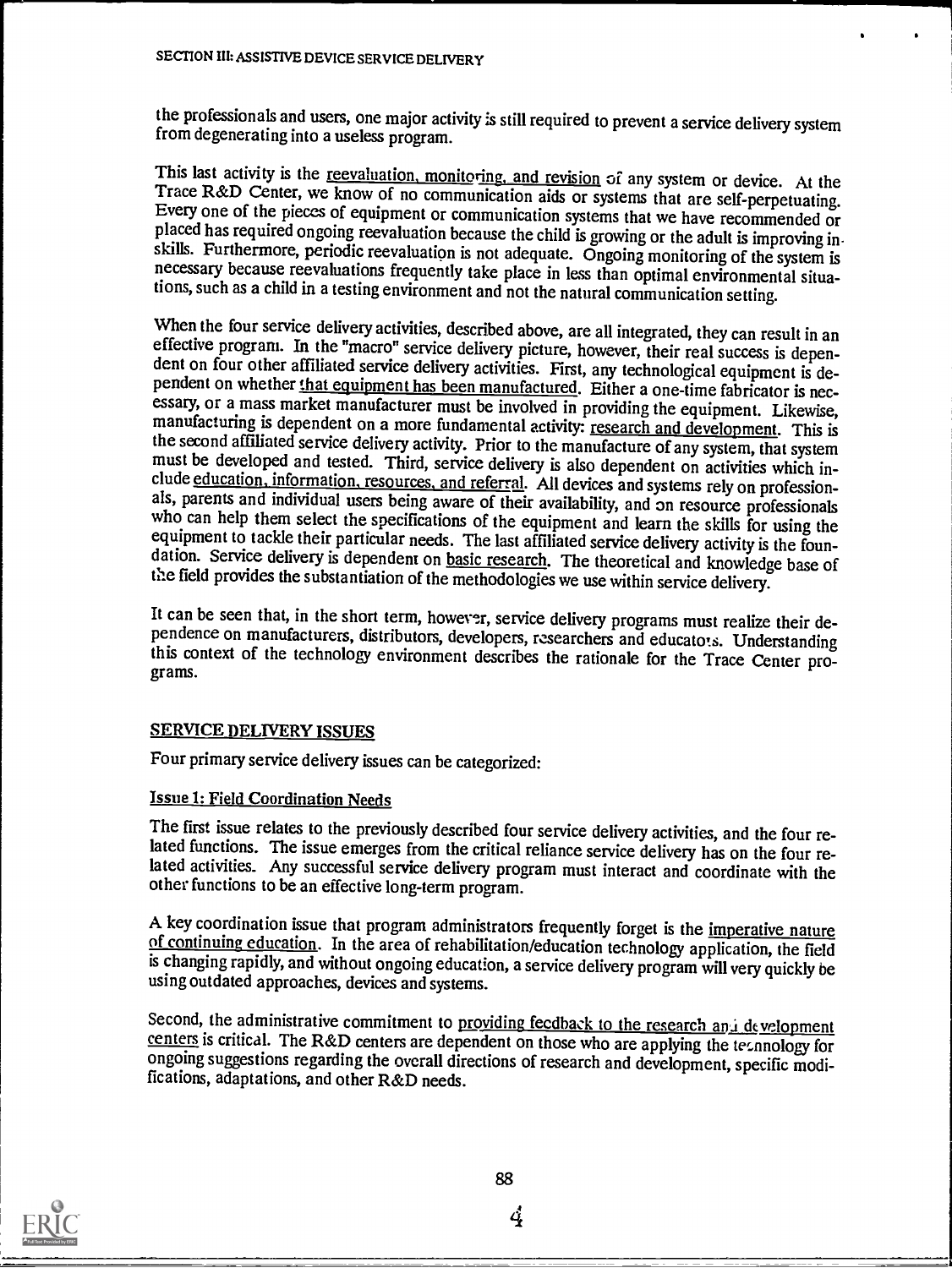A third area of coordination needed is for administrators of service delivery programs to be pro-<br>yiding information to distributors and manufacturers regarding their ongoing and future needs for<br>systems and devices. Distr ing information to these groups of distributors and manufacturers is not only welcome, but necessary.

The fourth area of coordination is in providing feedback to resource centers, schools of higher education, and continuing education programs. These groups of information providers are always forecasting what the most impor sionals in the area of rehabilitation/educational technology. One of the best methods of learning about current educational needs is when the professionals applying the technology specifically request that further education opportunities be available to them on particular topics.

#### Issue 2: Program Components

# (Seven Necessary Components for Matching the System to the Individual)

Matching the device or system to an individual's particular needs to support education goals is a complex process, and one to which much discussion is being oriented within other areas of this conference. A brief listing of the seven procedures is worth mentioning in this context, however. Frequently, however, inadequacies of service delivery programs can be directly attributed to the program's lack of attention to one of these seven procedures.

- 1. Understanding the potential of technological and nontechnological systems is absolutely critical, before any application can even be considered.
- 2. The individual must be evaluated to ascertain his/her abilities and functional areas of deficit. This evaluation must look at specific functional activities, look at particular skills and abilities, and also explore the particular reasons that an individual has deficits in certain activity areas.
- 3. An evaluation must be performed on available systems and technologies. Even though we may have identified the exact problems of an individual, if we are not knowledgeable about available systems and the technological possibilities, we will not be able to make the appropriate match.
- 4. Once we have fully evaluated the individual and the available systems and technology, a decision mus. be made to select the appropriate system.
- 5. Acquiring the system becomes the next step. This is the step that we are already very familiar with, that seems as if it would be simple because the needs are clear. However, actually convincing any funding agency or administrator of the bureaucracy becomes a major skill in itself.
- 6. Once a system has arrived, the individual who will be using the system must be trained in the appropriate techniques for  $r$  perly applying the system in his/her own environment.
- 7. Follow-up and revision of the program on an ongoing basis is imperative.

These seven procedures can be viewed as part of a program checklist. A successful program will perform all seven components effectively.



5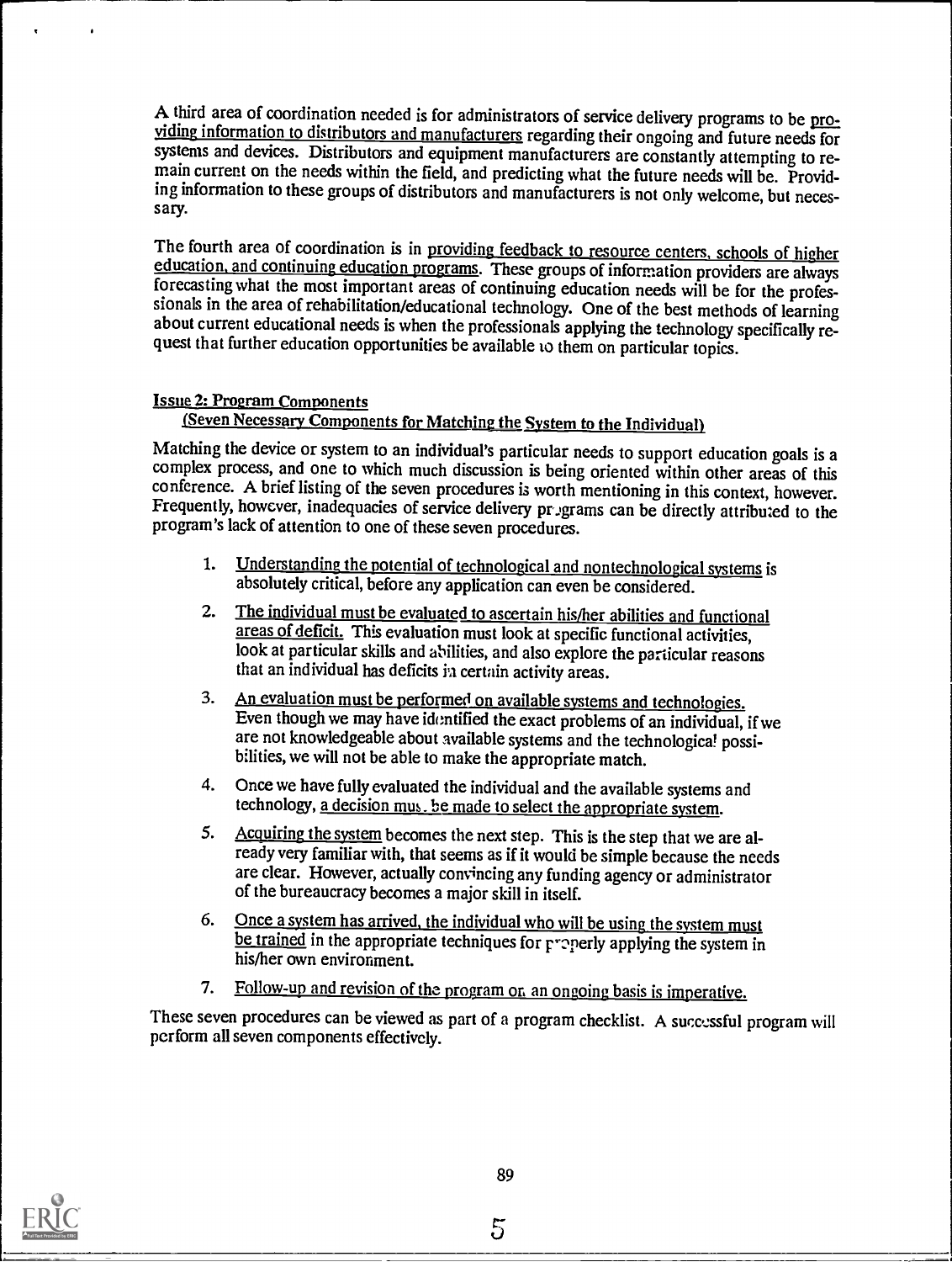# Issue 3: Vertical Integration of Services

Perha<sub>l</sub> to me of the most difficult service delivery activities is in the domain of integrating services.<br>Rehabilitation and education technologies have caused the emergence of many specialized pro-<br>fessionals. These indi

In medical care, there is a concept called "vertical integration." Acute care hospitals are now vertically integrating their services by expanding their activities to include home health care companies, nursing homes, outp

The implications of the vertical integration of acute care medical services on rehabilitation and educational technologies is that our systems may need to be thinking more vertically in orienta- tion.

The integration of services will need to occur on two levels. One is across geographical regions, and the second is across the longevity of individuals as they grow and mature. If we look at most existing technology servic

In regard to age groups and maturation levels, the educational system has been providing the best continuity, particularly with the new emphasis across the country on providing appropriate educational opportunities for pre ented services from the educational arena into the vocational domain. Some have suggested that<br>the best method for doing this is to encourage the medical system to provide the continuity and<br>take responsibility for technol

#### **Issue 4: Competency of Professionals**

There is a trend to be looking at service delivery professionals and programs that apply technology more carefully. It has been suggested that appropriate application of technology in rehabilitation and education requires program should be assessed in terms of how well it provides the coordination for the field in the<br>four areas listed previously. Second, a program should be evaluated in terms of how well it pro-<br>vides the procedures necess livery in the seven steps described earlier. Third, competency should be evaluated across functional areas of need. For example, competency across functional areas in the service delivery



 $6\phantom{.}6$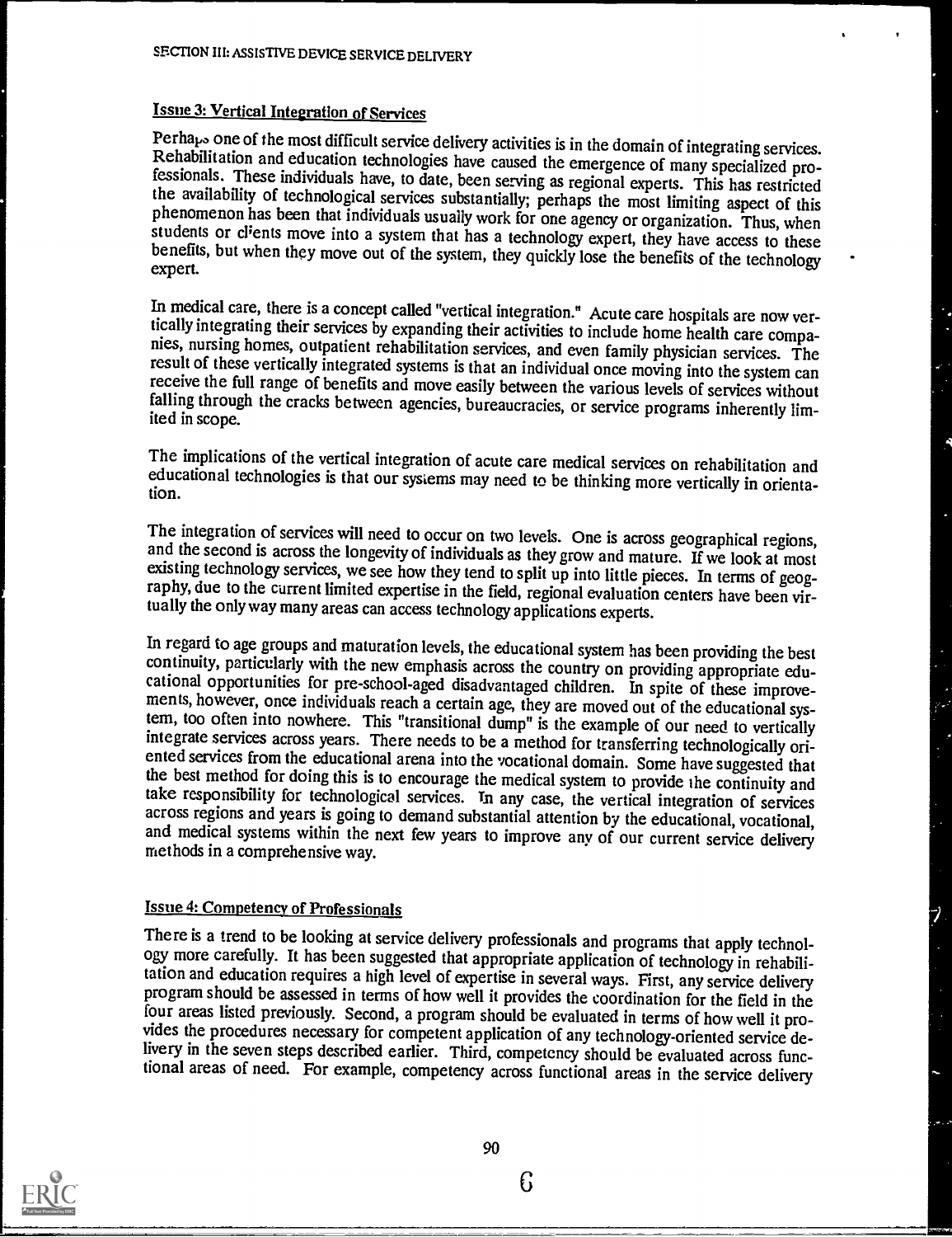context of augmentative communication highlights five functions. Expertise needs to be available in 1) seating and positioning, 2) motor and sensory areas (physical interface to any system), 3) cognitive and language areas, 4) social and environmental communication areas, and 5) acquisition of funds and equipment. These sets of program competency questions can be compiled into a program evaluation checklist. An example of a checklist summarizing the points discussed in this paper is shown in Table 1 on the following page.

These service delivery competency issues emphasize the need for some type of quality assurance.<br>Methods of qualifying service delivery programs are beginning to be discussed within the rehabilitation/educational technology need within this field. Until this occurs, however, we have few external guidelines to help us in knowing and expressing competency in the field.

# THE TRACE CENTER'S FUNCTIONS AND SERVICES

The Trace Center currently serves four major areas of function and services in the area of rehabilitation/education technology. The first is research. As one of the nationally funded Rehabilitation Engineering Centers, the Trace Center has a mandate to perform research in the field of communication, control, and access to information technologies. Consequently, its research thrust has provided vital information to the field with regard to the human use of communication devices and systems, and the effectiveness of using certain techniques and approaches with various disabilities. The research at the Trace Center has led to and has been integrally tied to the following additional functions.

The second major thrust of the Trace Center is in the area of developing new products, concepts, and information. Over the last decade, the Trace Center has developed numerous new devices and ideas that have been adopted b

The third primary function of the Trace Center is its information resource and referral services. The Trace Center disseminates information via the production of resource books, through its reprint service and through its workshop series. All of these methods have been providing current information to the field in the area of communication, control, and computer access. Additionally, and perhaps most significantly, the information resource and referral services provide<br>the Trace Center staff with information. They, in turn, maintain their current knowledge of the products, applications, and communication approaches being used throughout the country and the world.

The fourth major function of the Trace Research and Development Center is to support service delivery programs. There are four programs with which the Trace Center is involved. Sara Brandenburg from the Trace Center has provided more in-depth information about two of these service delivery programs, focusing on the evaluation process. Thus, only an overview of the four programs is given here.

The first service delivery affiliated program is the Communication Aids and Systems Clinic (CASC). CASC is administrated through the Clinical Sciences Center at the University of Wisconsin-Madison; the Trace Center shares staff with CASC. The population which the clinic serves is best described as all populations; approximately 50% are school age, and 50% nonschool aged. Its overall emphasis of evaluation and treatment is on communication systems and access to the most effective system for the specific individual. The program process used by the CASC is primarily an outpatient evaluation, with some inpatient hospital involvement. The over



1.1

I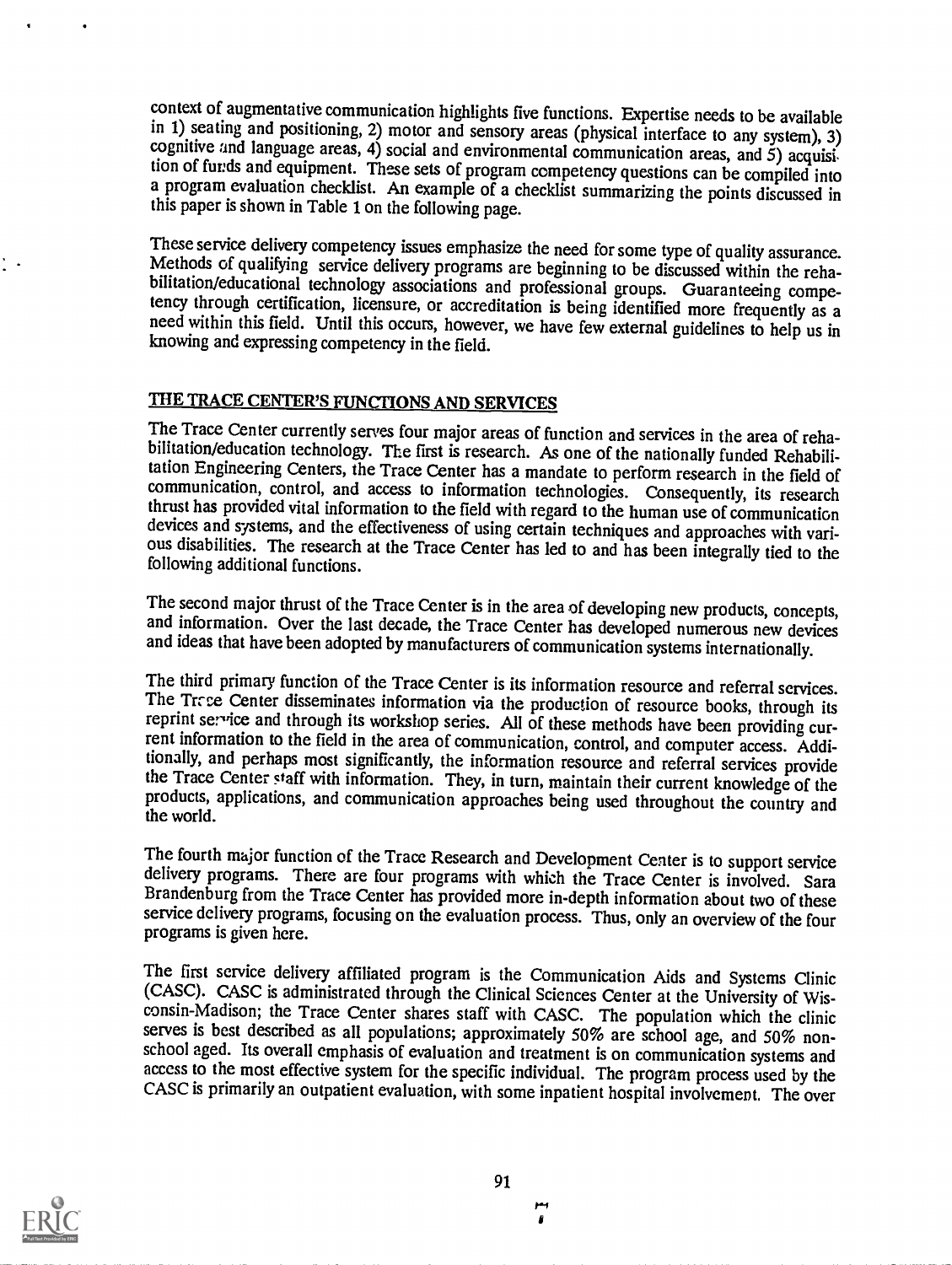# TABLE 1

# PROGRAM EVALUATION CHECKLIST

# A. Field Coordination

- 1. Does the program provide adequate preservice education for the professionals involved in applying the technically oriented devices and systems?
- 2. Does the program provide sufficient ongoing continuing education so that all team members within the program may maintain their skills?
- 3. Does the program have a mechanism for providing feedback to relevant research and development centers?
- 4. Does the program have a method for providing feedback to manufacturers and distributors of equipment in the area?<br>Does the program have a feedback mechanism to provide information to institutions of
- 5. Does the program have a feedback mechanism to provide information to institutions of higher education and resource centers that can facilitate appropriate continuing education programs?

### B. Program Components

- 1. Do program staff members understand the full potentials and limitations of the tech- nology they are applying?
- 2. Does the program provide a comprehensive evaluation of the individual student/clients in critical areas of functioning?
	- a. seating and positioning,
	- b. motor-sensory function (physical interface),
	- c, cognitive and language functions, and
	- d. social and interactive functions.
- 3. Does the program provide adequate evaluation of the different technological devices and systems?
- 4. Does the program match the needs of the individual to the capabilities and features of the technological systems?
- 5. Does the program secure the needed funds and assist in the acquisition of the equip- ment or devices required?
- 6. Does the program provide appropriate training for the users to be able to apply their systems in all of their needed environments?
- 7. Does the program incorporate appropriate follow-up in terms of monitoring the existing system and revising/undating the system as needed?
- C. Vertical Integration
	- 1. Does the program integrate across geographical regions?
	- 2. Does the program integrate across the longevity of the students/clients within the pro-<br>gram?

## D. Competency of Professionals

- 1. Do the program team members have appropriate experiential and educational backgrounds?
- 2. Do the program team members hold appropriate licensure/certification/registration credentials for providing the needed services?

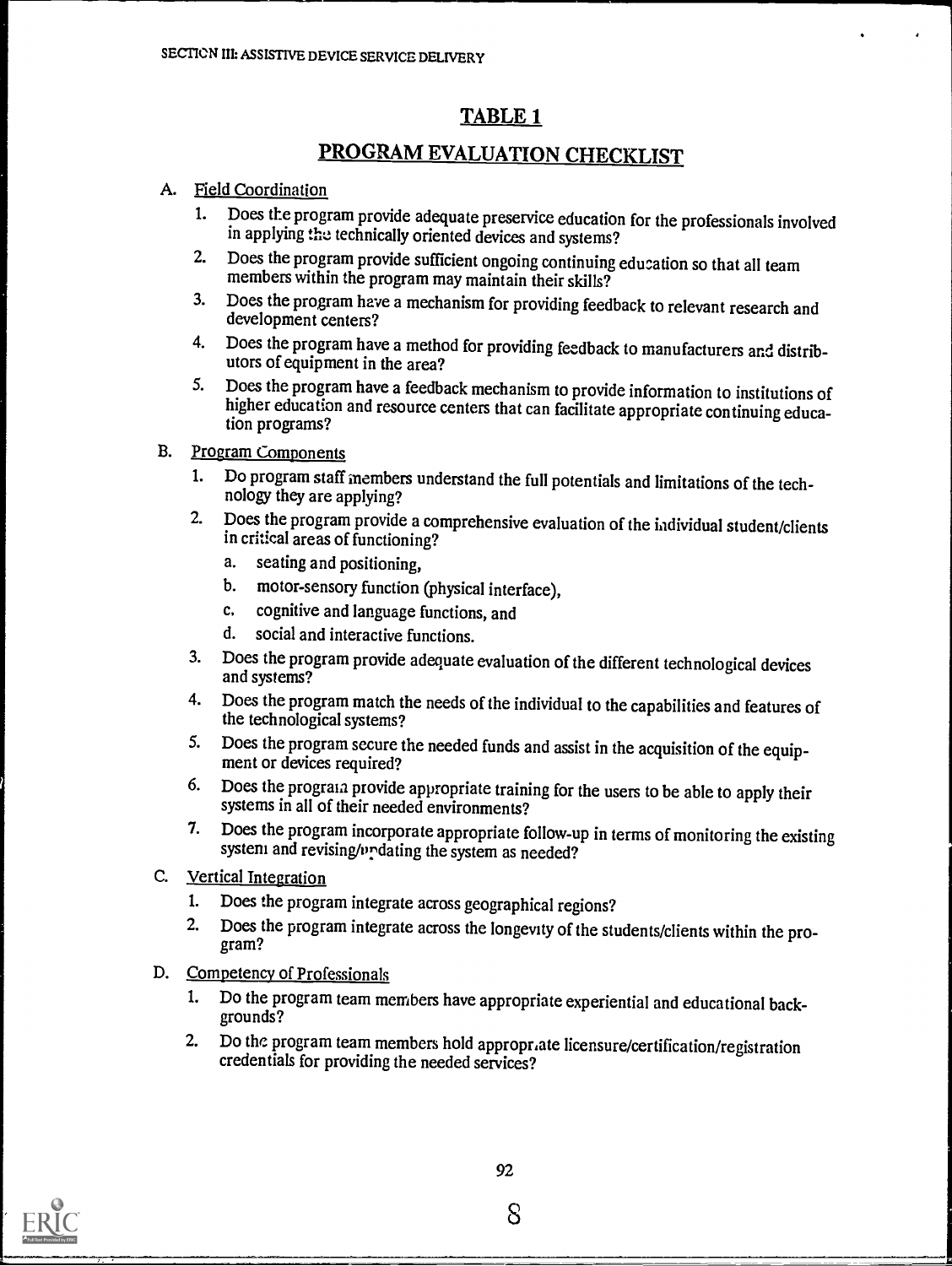all format of the CASC contains several unique features. One is that an information form and videotape are required prior to a clinic evaluation. Thus, all potential clients or students first receive an initial background information form about their communication, seating and positioning systems. At this time, they submit an actual videotape of the client's/student's performance in the school or home setting. A second component of the evaluation process is that the team, which consists of speech and language pathologists, occupational therapists, and rehabilitation engineers, reviews the history and information form, along with the videotape. During this pre-evaluation conference, an evaluation strategy is proposed which provides the framework for the actual evaluation procedures when the client arrives. The third component of the process is the actual evaluation. As many members of the client's/student's educati quested to attend the evaluation. CASC feels that it is critical for the client's educators, clinicians, and family members to be involved with the client during the evaluation process.

The actual procedures during the evaluation begin with an introductory discussion with the stu-<br>dent/client and entire support network. These groups range from as few as 2 people, or as many<br>as 8 or 10. During this session Then, the client's/student's positioning and seating is evaluated, which results in recommendations and possible modifications. The next step in the procedure is the communication evalua tion, where the student's/client's interaction skills are assessed, along with language and speech of the student's/client's physical interface. This usually includes simulation or actual demonstra-<br>tion of various communication aids and systems. This process begins with evaluating the stu-<br>dent's/client's current syste current system or introduction of a new system(s).

Following the evaluation, the fourth major component of the overall CASC program process oc-<br>curs. This component is the follow-up with funding of any equipment that may need to be pur-<br>chased, the actual purchase or loan,

The Communication Development Program (CDP) is the second service delivery program affiliated with the Trace Center. The CDP is administrated directly through the Trace Center and funded by Dane County. The population serv clients with developmental disabilities. The program process relies on a diverse set of activities.<br>A large portion of the time is spent coordinating existing therapy and support systems within every client's environment. therapy is provided for a substantial number of the clients. In virtually every case, advocacy for the client becomes a primary role for the program staff. The program is staffed by speech and language pathologists who provide the direct services and the coordinating services. The CDP program activities are provided much differently than the evaluation process of the CASC. With the CDP, the services are provided basically on-site within the client's environment. This means that the clinicians within the CDP spend most of their time in client's homes, on work sites, and out in the community.

The third service delivery program affiliated with the Trace Center is the Rehabilitation Research Services (I:RS). This program is administrated through the Trace Center, and funded through cost-reimbursement. The services provided by the RRS are basically technological equipment adaptation, construction, and one-time project development. The clients of the RRS are from the Trace Center affiliated clinics.



 $\Omega$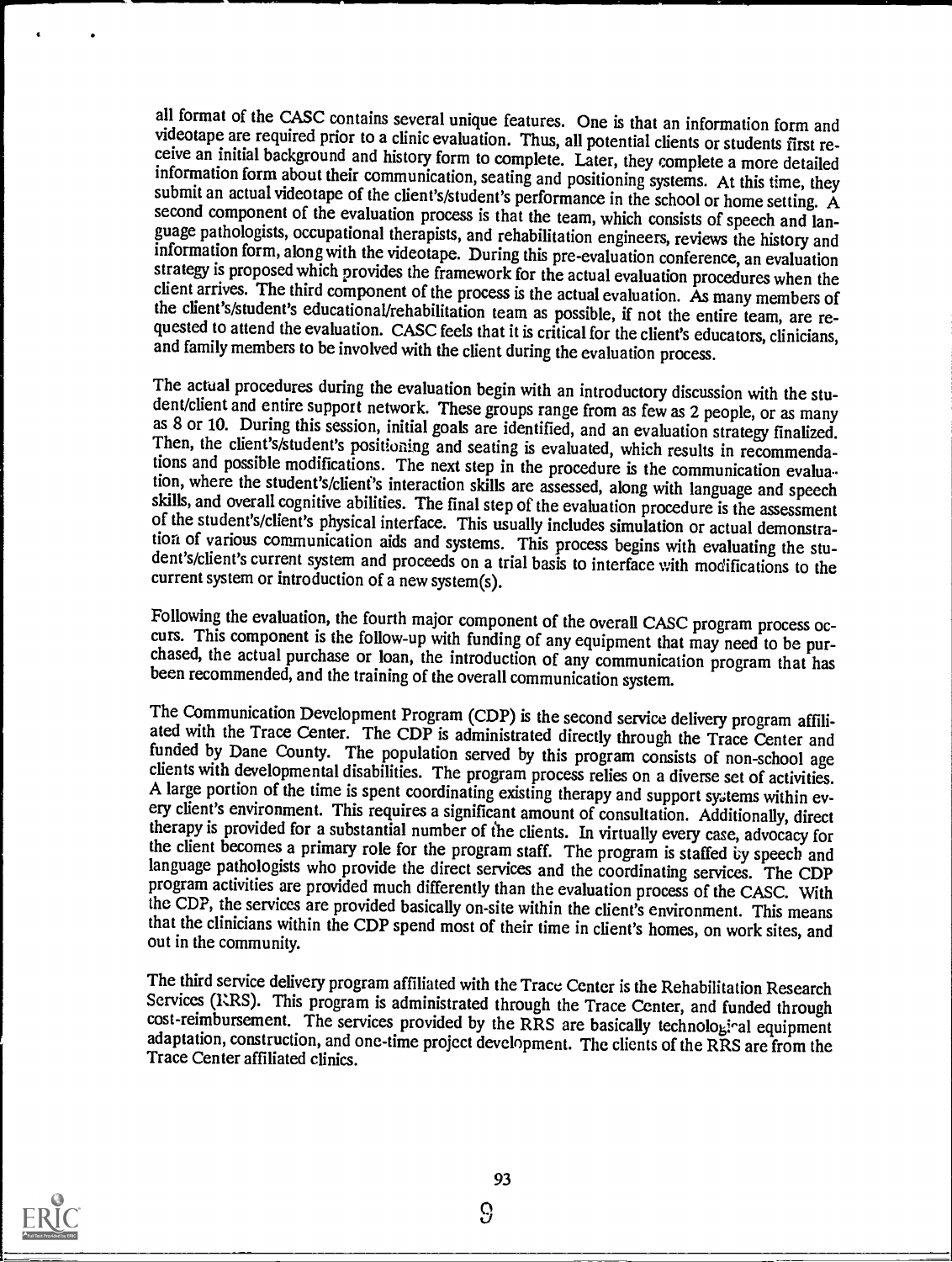The fourth service delivery program includes limited-term projects, usually with outside grant funding. An example of this type of project is the DATA project (Disabled Access to Technical Advances). The Trace Center's inv

CONFRONTATION OF SERVICE DELIVERY ISSUES<br>The Trace Center attempts to confront many of the service delivery issues head on. Both the CASC and the CDP attempt to address the four coordination needs. These programs strongly<br>support continuing education to maintain the expertise of all of the treatment staff. These pro-<br>grams also provide direct feedback t

Both the CASC and the CDP work very carefully on the seven necessary steps in matching functional systems to individuals' needs. Each one of the programs, however, has its own particular advantages and disadvantages. For e

Perhaps one of the major challenges of all of the service delivery programs affiliated with the<br>Trace Center is vertically integrating services across geography and across the developmental<br>years and maturation years of it

IMPLICATIONS/RECOMMENDATIONS/SUGGESTIONS FOR SERVICE DELIVERY<br>There are two major implications revolving around what we have seen at the Trace Center in terms of service delivery. First is that the concept of comprehensive community service delivery centers in rehabilitation/education technology is becoming mandatory. The formulation of these types of delivery centers woul

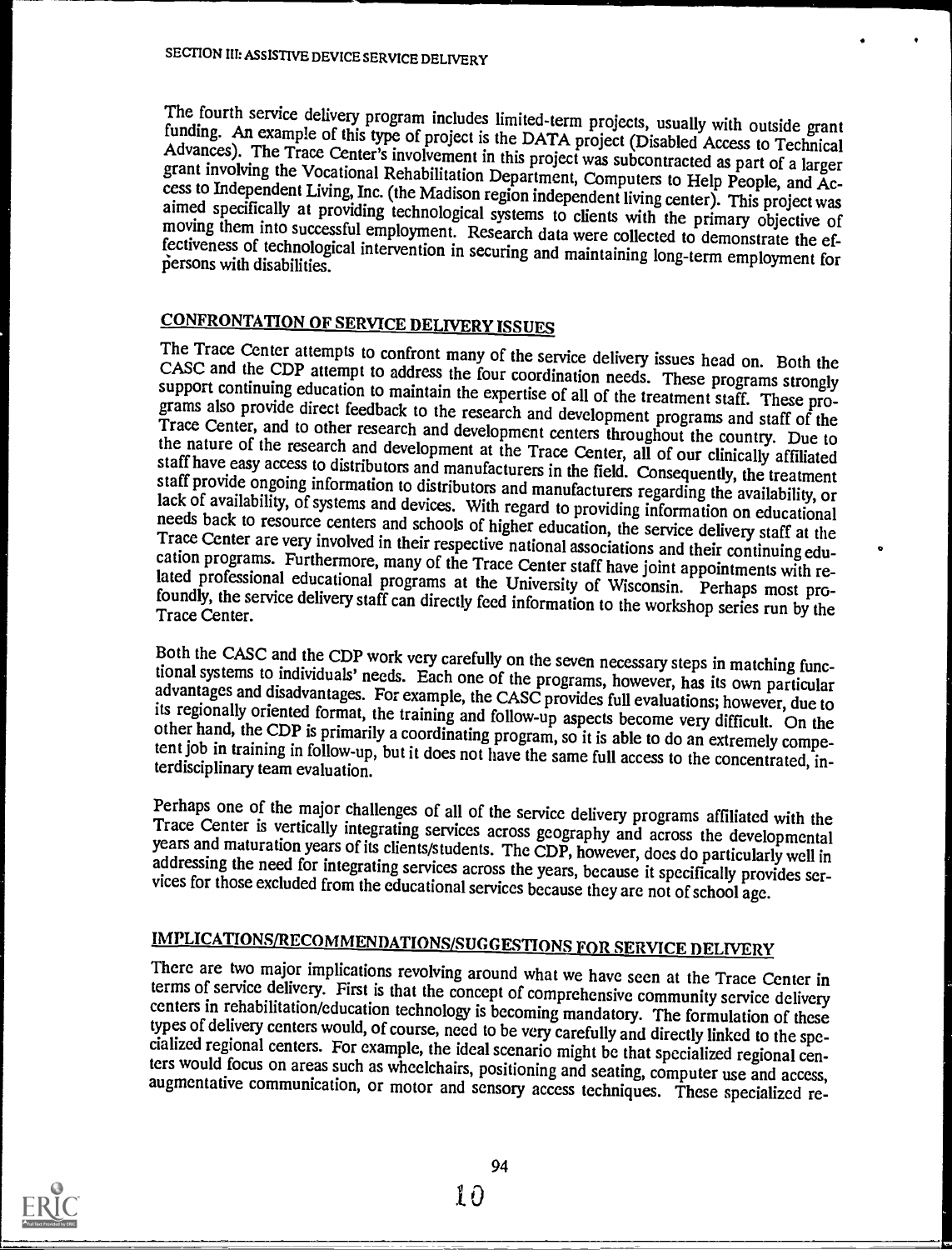gional centers would then serve as the intense evaluation and resource centers which all of the community centers would tap. To supplement a maintained compilation of the most advanced of human factors and therapeutic tech

The second major implication for service delivery is that, regardless of what type of service delivery program is being provided in rehabilitation/education technology, there seem to be significant funding barriers. Conseq cannot be funded just for direct student/client contact. Significant time must be available for these other functions. One of the very important needs we have been able to provide through the CDP las been due to its funding base. The county funding has permitted the staff of the CDP to serve as client advocates and coordinators for the clients' overall communication program within their entire work, home, and c reimbursement or funding scenarios that the vertical integration and overall coordination of ser- vice delivery can be obtained.